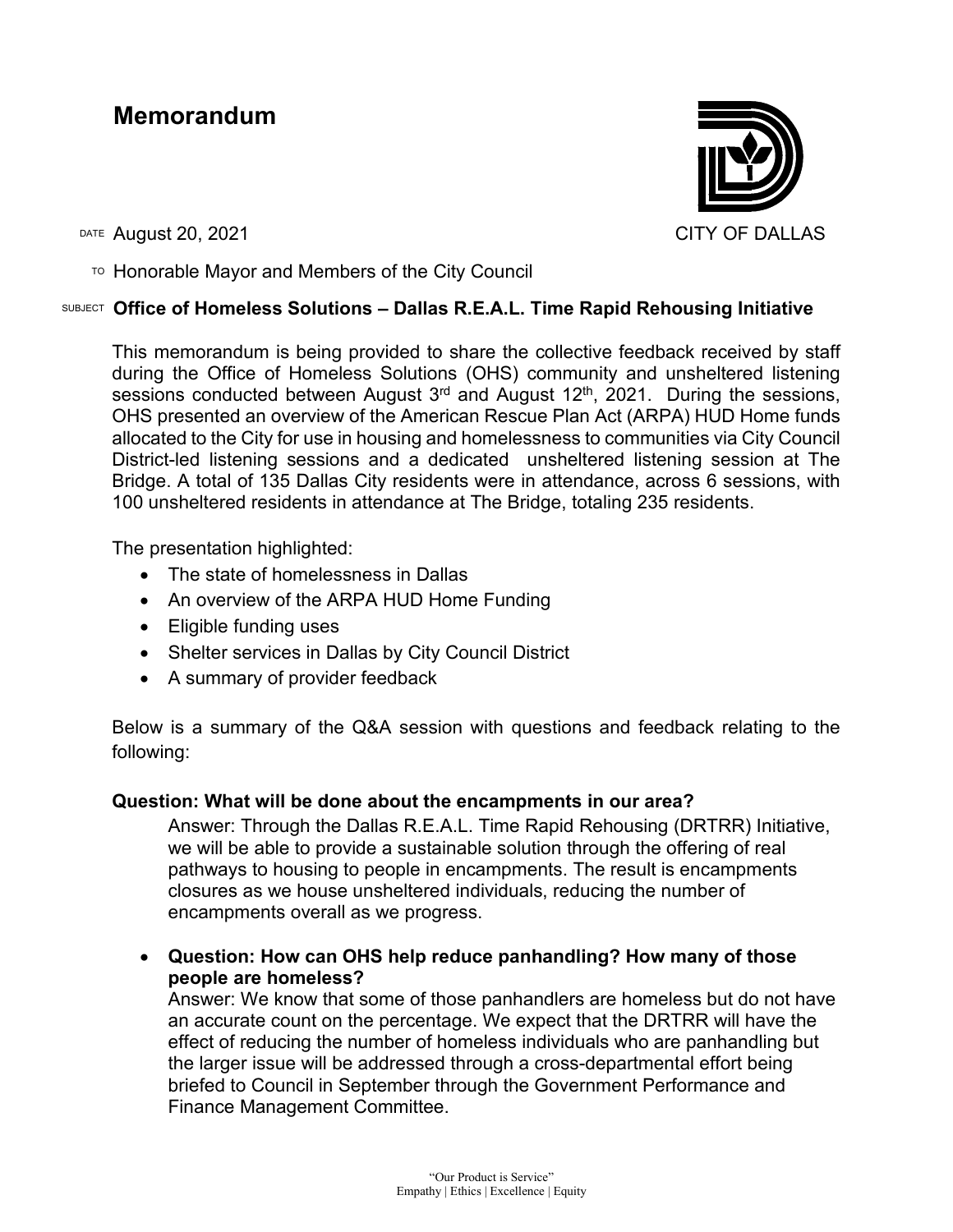DATE August 20, 2021

SUBJECT **Office of Homeless Solutions – Dallas R.E.A.L. Time Rapid Rehousing Initiative**

• **Question: There is a need for mental health and substance abuse services/programs for persons experiencing homelessness. How is that being addressed?**

Answer: More funding for this is proposed under the ARPA funds, through the Office of Community Care, for mental health services available to the general population and OHS will use the DRTRR to link unsheltered residents to more, existing supportive services, through their case workers.

• **Question: How will programs and services be desegregated across the city, so they are not concentrated in one area?**

Answer: There are a range of services available across the City of Dallas, with more being developed in partnership with specific Councilmembers in their districts. The DRTRR Initiative will offer units across the Continuum of Care because offering a wide range of choices is key to ensuring that the Initiative's housing mechanism is equitable. The choice of unit will then rest with the program participant and what best fits their specific needs.

• **Question: How can I provide immediate assistance to homeless neighbors outside of calling 911?**

Answer: There is a difference between having residents be a walking referral source and helping point unsheltered residents towards services. We are working on making all of those resources more visible on our website so they are quickly accessible when someone asks for help so you can direct them to the nearest resource to address their specific need(s).

• **Question: How will placement of homeless individuals in our area affect property values and schools?** 

Answer: There are many programs across the City that house homeless people and countless children of those in emergency shelters who attend area schools. If you have not already seen a negative result due to this, it is not expected that you will in the future. We need to remember that our unsheltered residents are just like us but without a home. Their being rehoused is not a reason to expect negative ramifications.

• **Question: What will happen with those homeless individuals who are unwilling to accept services?**

Answer: The reasons that people refuse services are myriad, but it often has to do with needing a sense of control around perceived choices, when so many things are outside of their control. This can result in refusal of assistance or housing. This is where it is key to keep showing up, checking in, and offering those services/housing. It may take months or years until the necessary trust is built but ultimately, most will accept assistance. For those who continue to refuse, ultimately, we end up against the laws that do not allow camping without a permit in the City of Dallas.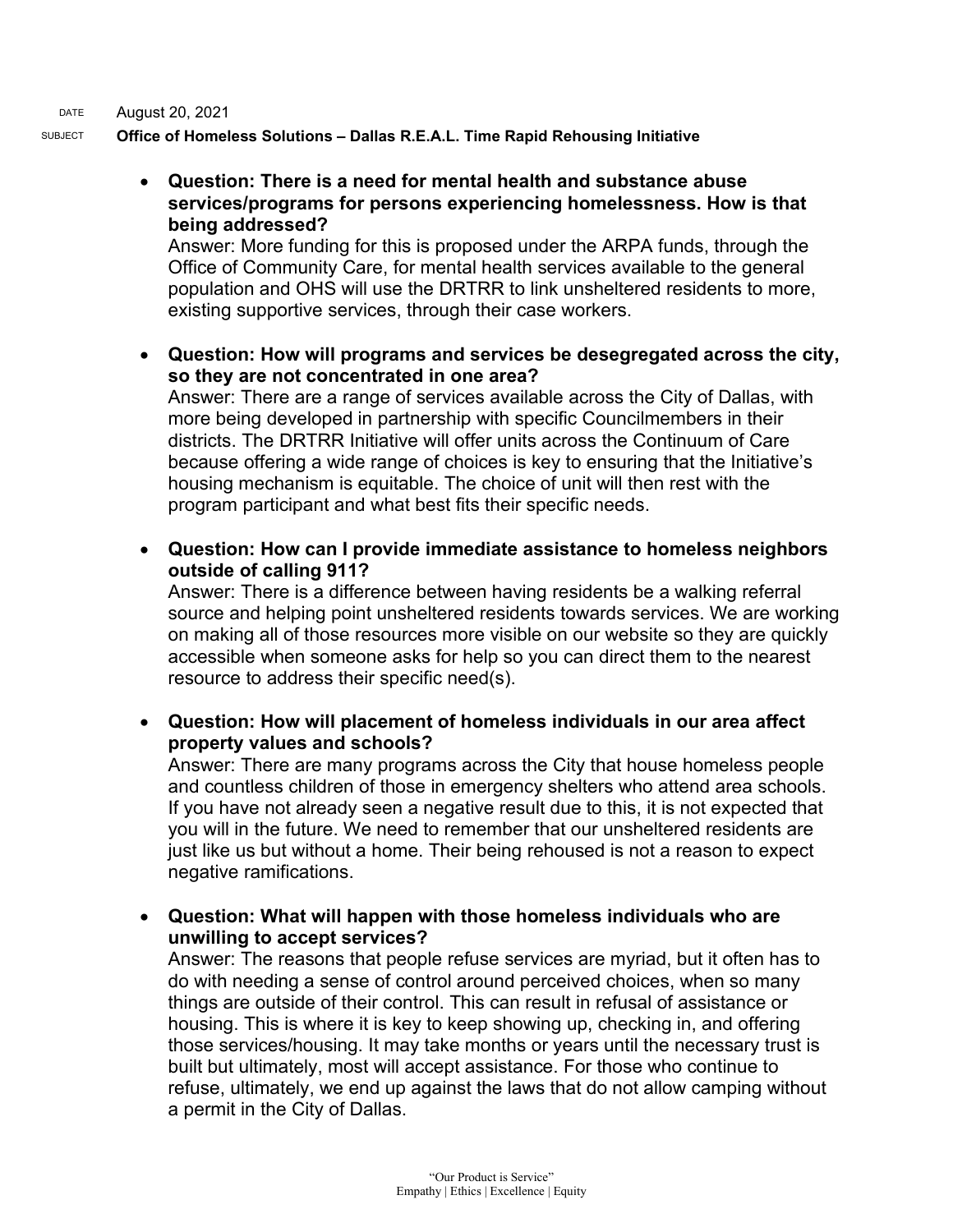DATE August 20, 2021 SUBJECT **Office of Homeless Solutions – Dallas R.E.A.L. Time Rapid Rehousing Initiative**

## • **Question: What is the status of 2017 bond funds?**

Answer: We still have \$7.7 million available that is currently earmarked for a homeless project in the southern sector.

### • **Question: How is racial equity incorporated into addressing homelessness?**

Answer: As we said earlier, choice in where a participant lives is key. The DRTRR Initiative will offer units across the entire Continuum of Care so that people can live close to their natural support systems. The CoC Coordinated Access System (CAS) through which unsheltered residents access the Initiative has a working group that also takes racial equity into consideration in terms of how the system identifies and matches residents with housing.

• **Question: Why was there a funding reduction for homelessness in OHS general fund budget?**

Answer: The budget had a slight reduction in General Funds (GF) but had an increase in funding through our Federal and State grants. The GF also gives us another Street Outreach worker, more funding for site cleaning, and another contract specialist to ensure that contract compliance goals for the ARPA funding and other contractual obligations has adequate oversight and appropriate checks and balances at the OHS departmental level.

• **Question: What about mobility/transportation for homeless needing access to jobs and services?**

Answer: We are working on bolstering an existing program that will continue existing work around this issue.

• **Question: What about zoning issues – allowances for creating more housing, types of housing?**

Answer: This does not go through OHS, but we are in talks around more affordable units through the available Bond funds and in coordination with the City's Housing Department.

- **Question: Will the ending of the moratorium on homeless encampment closures see a return to encampments being swept?** Answer: It is not our policy to sweep encampments under the CDC guidelines and the DRTRR Initiative provides a way for us to humanely resolve encampments.
- **Question: What is the process for reporting encampments, IE. different pathways for addressing the encampment (code vs. OHS, private vs. public property)?**

Answer: All encampments should be reported through 311. This allows us to track the request types, locations, and rates of resolution. From there, encampments go to OHS and once the site is confirmed, if it's public, OHS will